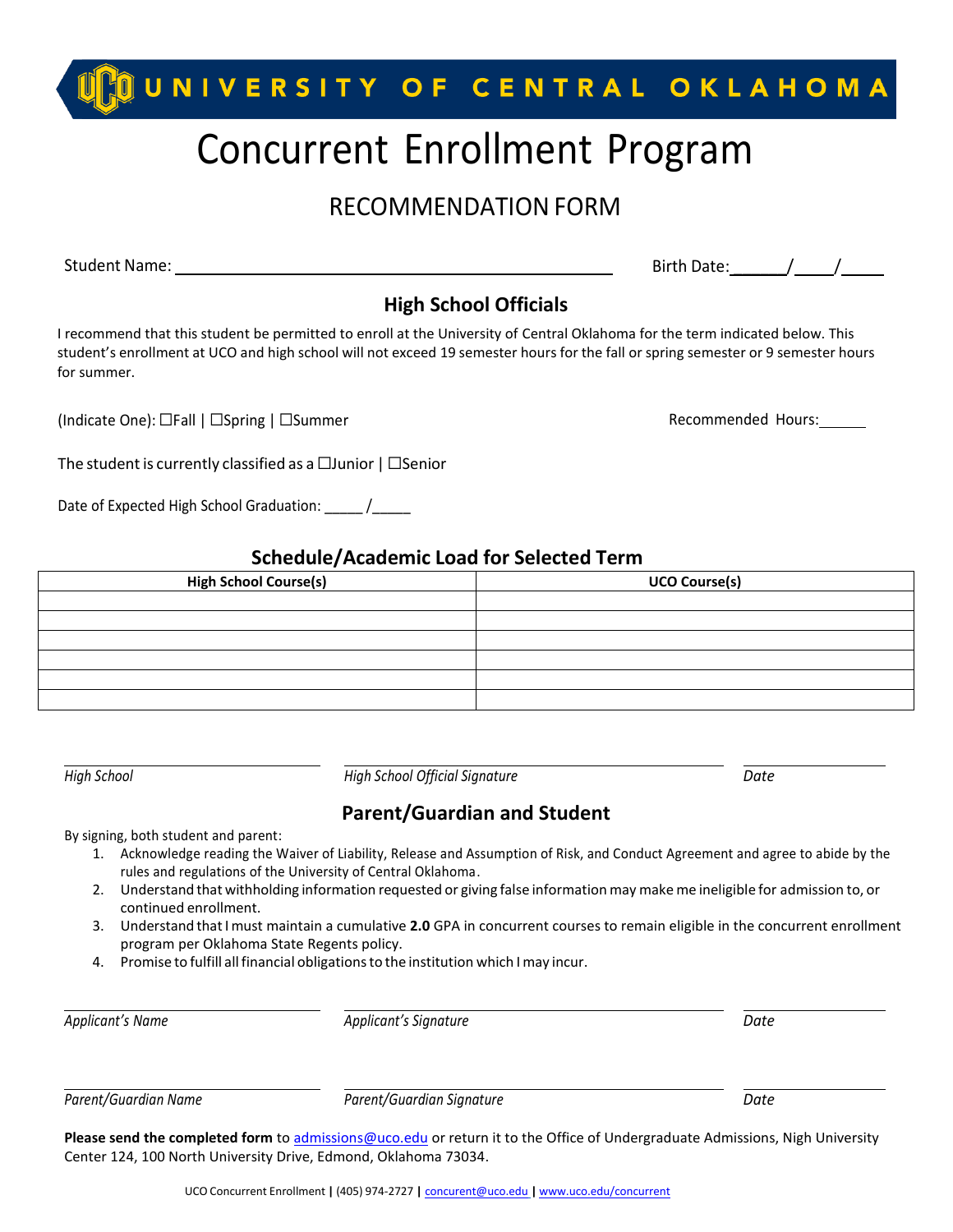### U<mark>D</mark>OUNIVERSITY OF CENTRAL OKLAHOMA

## Concurrent Enrollment Policies

### **Admissions Requirements**

To be admitted as a concurrent student, you must be a junior or senior, and meet one of the following requirements:

- Minimum ACT or Pre-ACT composite score of 20
- Minimum SAT or PSAT of 1030
- Unweighted high school GPA of 3.0 or higher

### **Required Documents**

Please complete an [online application for admission](http://www.uco.edu/apply) at [www.uco.edu/apply](http://www.uco.edu/apply) before submitting the below items:

- Completed [Concurrent Enrollment Recommendation Form](https://www.uco.edu/admissions-aid/files/concurrent-approval-rec-form.pdf) signed by you, your principal or high school counselor, and one of your parents/guardians. A separate completed approval form is required for **every semester**.
	- $\circ$  Please send the completed form to [admissions@uco.edu](mailto:admissions@uco.edu) or return it to the Office of Undergraduate Admissions.
- Official high school transcript
	- o Electronic transcripts can be sent by your high school via XAP or Parchment or delivered to the Office of Undergraduate Admissions.
- Official ACT or SAT score (optional)
	- $\circ$  Please send UCO official scores from the [ACT](http://www.act.org/content/act/en/products-and-services/the-act/scores/sending-your-scores.html) or [SAT](https://collegereadiness.collegeboard.org/sat/scores/sending-scores) website. We will accept PSAT or Pre-ACT scores.

### **Course Placement**

Admission to UCO does not guarantee eligibility for course placement. Students must meet one of the following score requirements in the subject area in which they are enrolling:

|         | <b>National ACT</b><br>or Pre-ACT | <b>SAT or PSAT</b>                           | <b>Computerized Placement</b><br>Test (CPT) |
|---------|-----------------------------------|----------------------------------------------|---------------------------------------------|
| English | 19+ English                       | 510+ Evidence-<br>Based Reading &<br>Writing | ACCUPLACER score of 237+                    |
| Math    | 19+ Math                          | 510+ Math                                    | ALEKS score of 45+                          |
| Reading | 19+ Reading                       | 510+ Evidence-Based<br>Reading & Writing     | ACCUPLACER score of 240+                    |
| Science | 19+ Science                       | N/A                                          | N/A                                         |

### **Tuition and Fees**

Eligible Oklahoma high school **seniors** will receive a tuition waiver for up to 18 credit hours (non-residents and Oklahoma high school juniors are not eligible for this waiver).

A high school senior is defined as a student who has completed their junior year but has not yet graduated from high school. There are no family income levels to qualify for this waiver. **The waiver does not cover fees or the cost of books.**